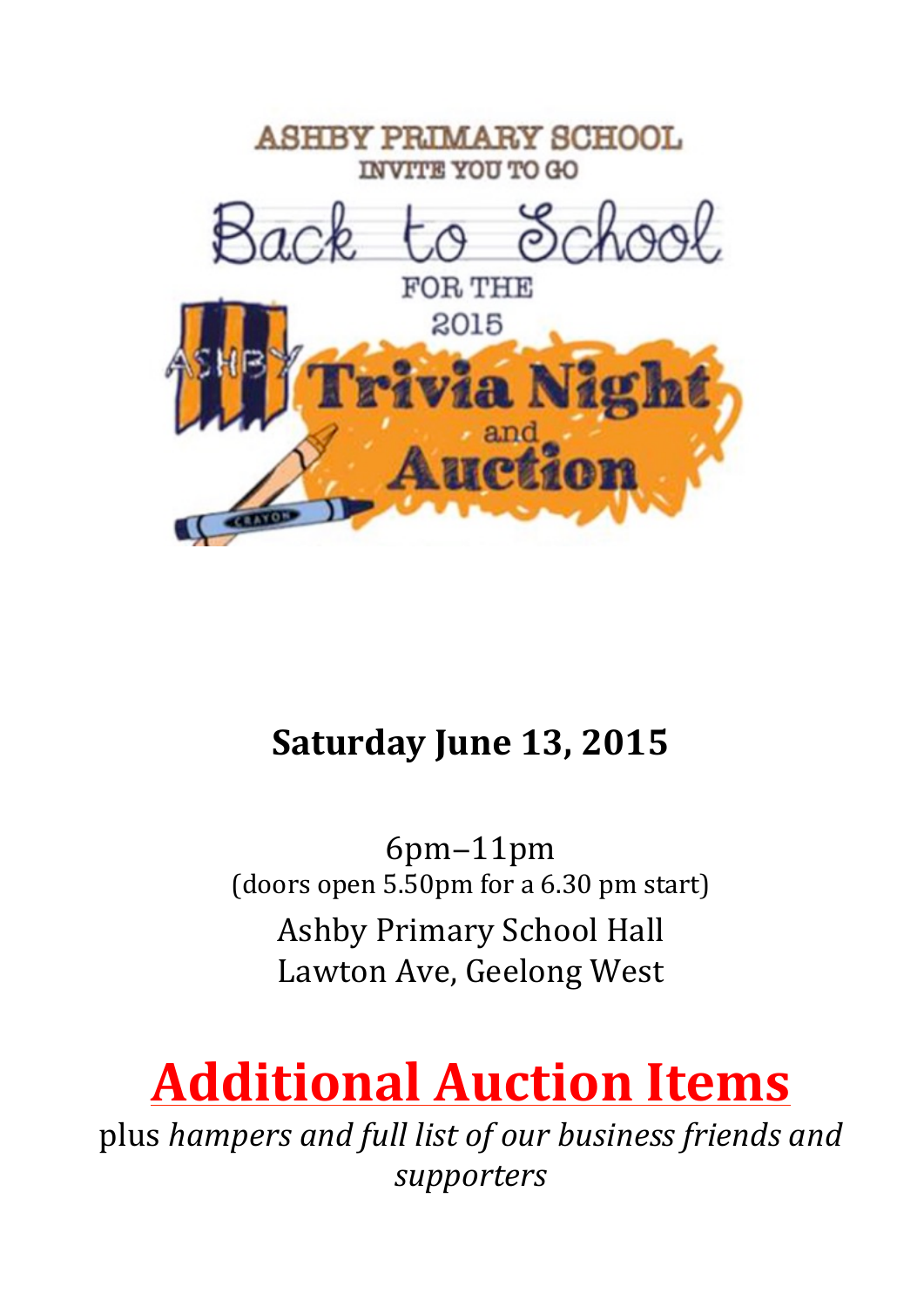# **Late Items**

### **Personal Services Item # 89**

**Donated by: Tanja Rankin Photography Value: \$190** Description: Family photography youcher includes  $1 - 2$  hour sitting and an  $8 \times 10$  print

## Homewares **Let up the UV** Homewares **Let up the UV** Homewares **Let up the UV**  $\sim$  100 **Donated by: Milne Family Value: \$150** Description: 1.3 metre tall, Lucci Fresco outdoor floor lamp with powder coated metal frame and polycarbonat shade **Personal Services Item # 91 Donated by: Magic Meadow Farm Value: \$65**

Description: Cheese Making Course

**Homewares Contract Extending Terms Contract Extending Terms P2 Donated by: West End Real Estate** 

**Value: \$60** Description: Salt and Pepper, large coloured wall clock

**Sport Live Auction 8 Donated by: Geelong's Gym, Newtown Value: \$325** Description: Three month membership to Geelong's gym

### **Sport** Contract Contract Contract Contract Contract Contract Contract Contract Contract Contract Contract Contract Contract Contract Contract Contract Contract Contract Contract Contract Contract Contract Contract Contrac

**Donated by: Geelong's Gym, Newtown Value: \$325** Description: Three month membership to Geelong's gym







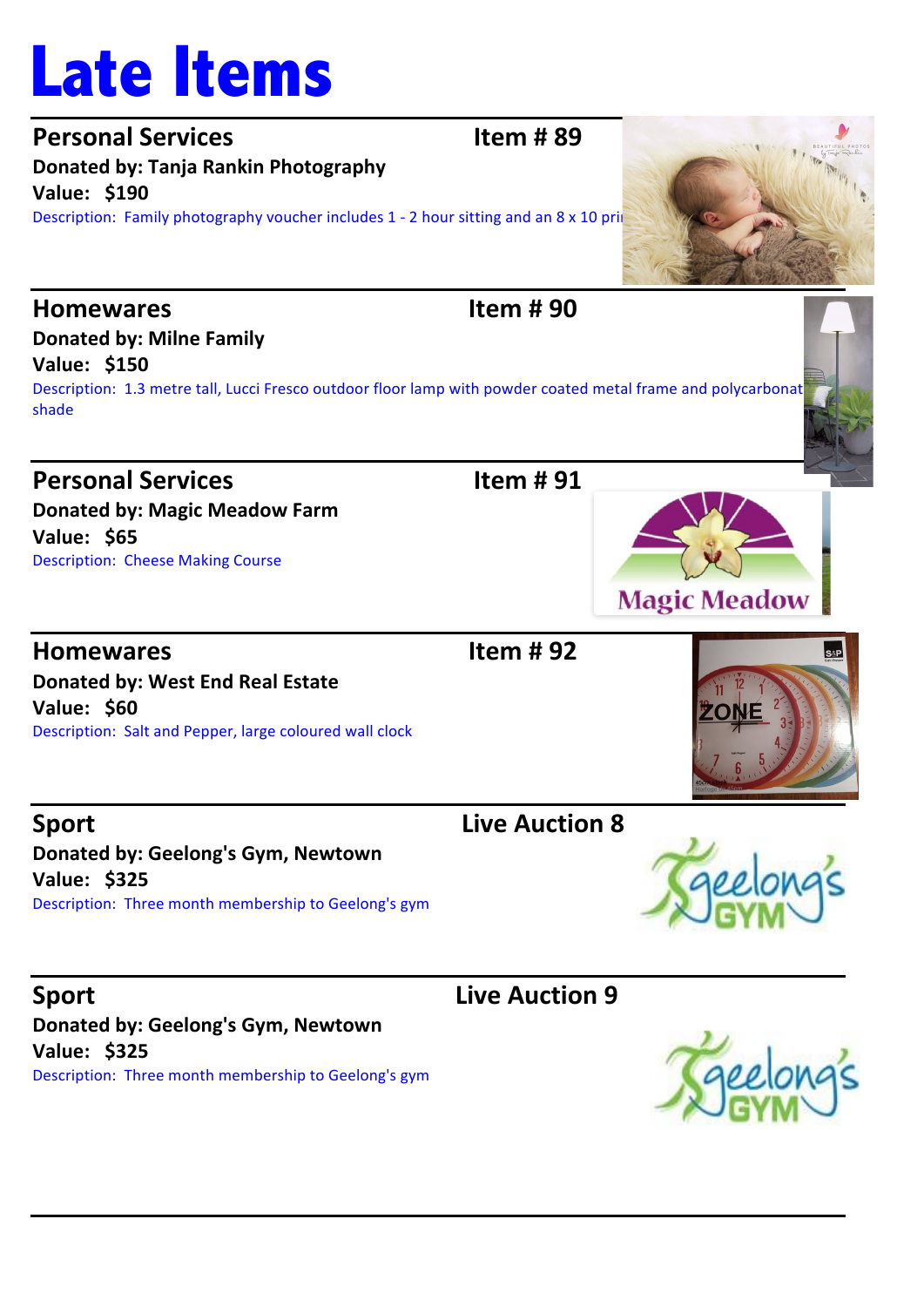## **Hampers**

**Hamper 1: Ladies/Bathroom Hamper**



The hamper includes: Hairdryer, Elizabeth Arden gift pack '5<sup>th</sup> Avenue', Body scrub, 3 different shower gels, Mouthwash, Variety of Soaps including handmade items, 3 pack of body creams, Conditioning cream, Coconut bath gel, Air

freshener spray, 2 x perfumed wardrobe sachets, Exfoliating gloves, Drawer sachets, Toothpaste, 2 x Kids shampoo, Ear buds in jar, Cotton balls in jar, Makeup removal pads in jar, Foot soaking crystals, Antique rose confetti bath soaps, Organic soap bar, Appelles apothecary shampoos & soaps & gels, Beauty treatments, Stitch perfume, Wild rose pampering body lotion,  $2 \times$  Shower gels, Colour freeze application, Uber soap and mineral powder, 2 x cleansing puffs, Napoleon Perdis beauty pack, Hair finishing spray, Deoderant, Facial tissues

#### **Hamper 2: Baby Hamper**

The hamper includes: Beautiful medium sized brown teddy bear, '2 in 1' Safari Mobile, Cow rattle, Comfort pure fabric conditioner, Sampler packs (wide variety), Brush, 2 x '0000' singlets, '000' Jumpsuit, '00' Jumpsuit, Weleda Calendula nappy change cream, Baby cotton pads, Baby buds, Baby moisturizing lotion, 250 nappy bags, Johnson's baby powder, Johnson's baby oil, Johnson's baby bath, Baby wipes, 2 x 'Baby Safari' adventure mats, Pink soft



bunny rattle, 2 x black baby picture frames, 1 x tree picture frame set, Multi-picture frame, Splash book, Bear rattle, Johnsons' baby starter pack, Terry teething ring, 3 pack of Dymples stretch cotton wraps, Travel blanket, Blanket and rattle gift set, 2 x small teddy bears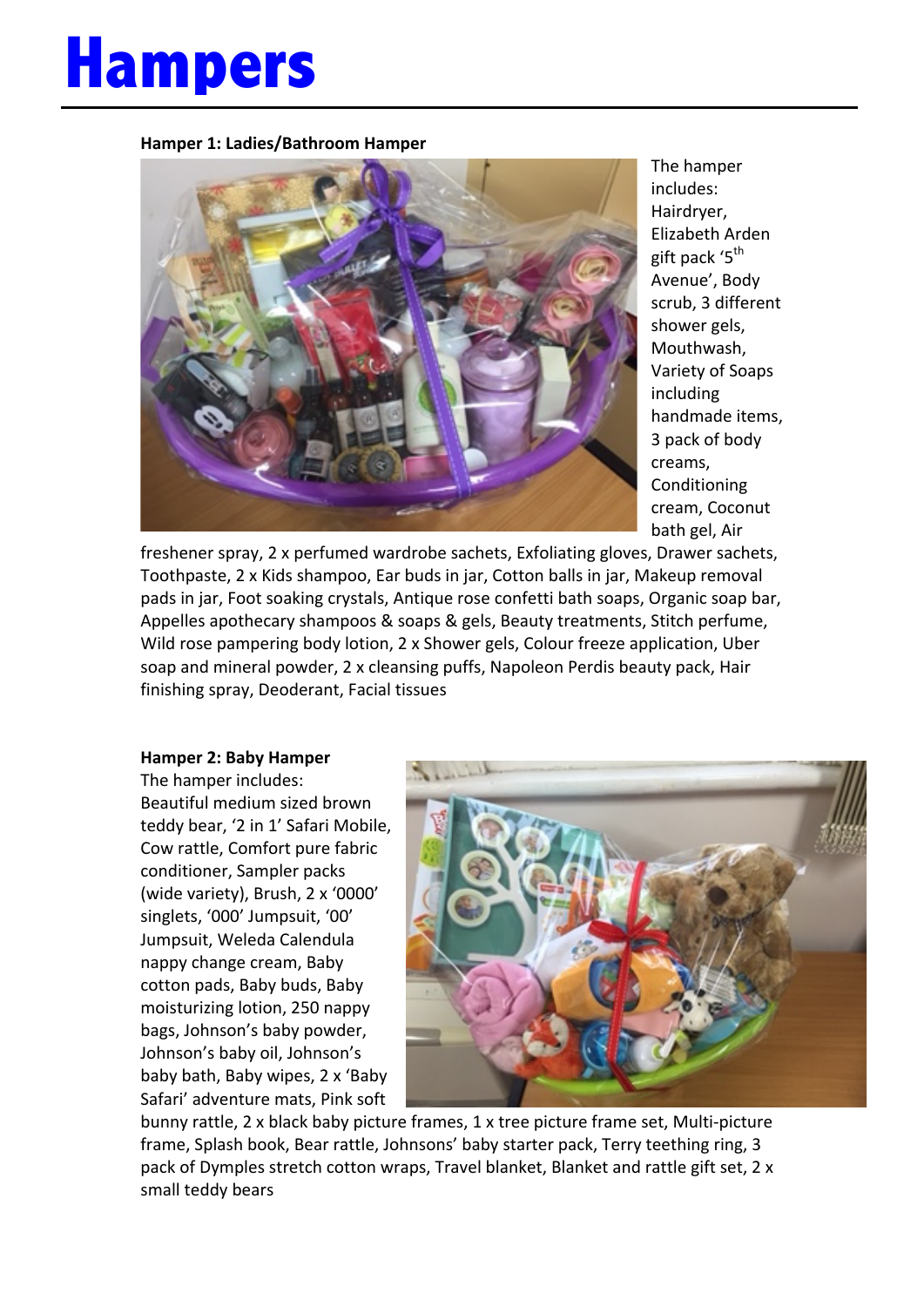#### **Hamper 3: Kids' Hamper**



The hamper includes:

Charades game, Candle creations activity box, High school musical stationery set, Hair ribbon pack, Scented pencils, Scented glitter glue, 'Cars' magnetic travel set, 2 x drawing books with pens, 2 x skipping ropes, 300 piece 

jigsaw puzzle, Sesame street stationery set, Uno Pack, Soft football, 4 x headbands, 4 x Crayola primary colour washable poster paint bottles, Pencil case, Soft ball, Toy (15cm) surfboard, Girl Hero Jump Start book, Pillow Pets glow friend with LED lights

#### **Hamper 4: Men's Hamper**

The hamper includes:

Stainless steel hip flask, Lynx deodorant, Geelong Cats electric scale, Men's moisturizer, Men's shaving cream and after shave gel, Daily face wash, Calming after shave balm, Smooth shave gel, Firming face moisturizer, 2 x wine glasses, 2 x stubby holders, Box of Cadbury Favorites box, Toilet paper, Beer can chicken roaster